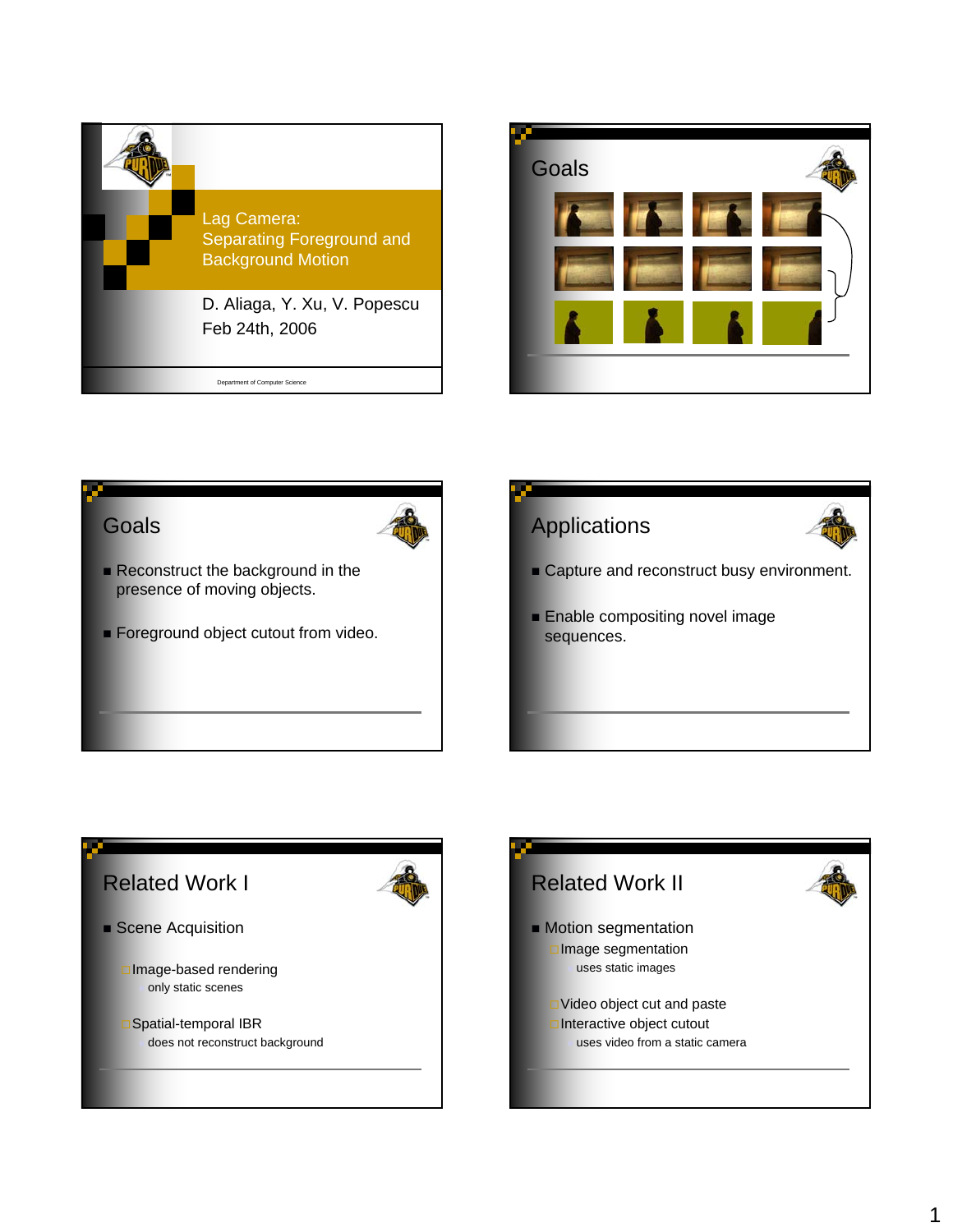



- Reconstructing background with a moving camera.
- Video object cutout is only known for static cameras.









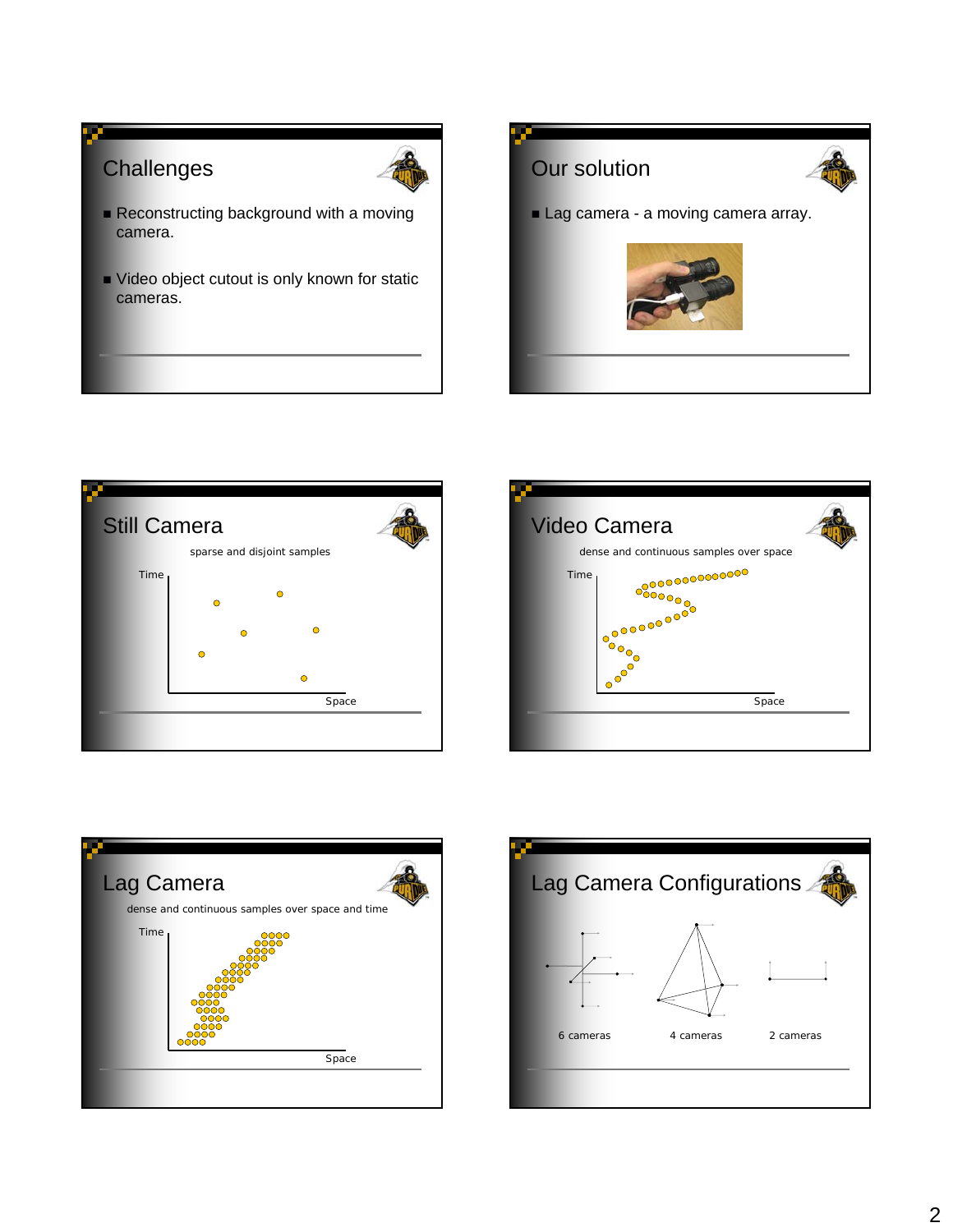









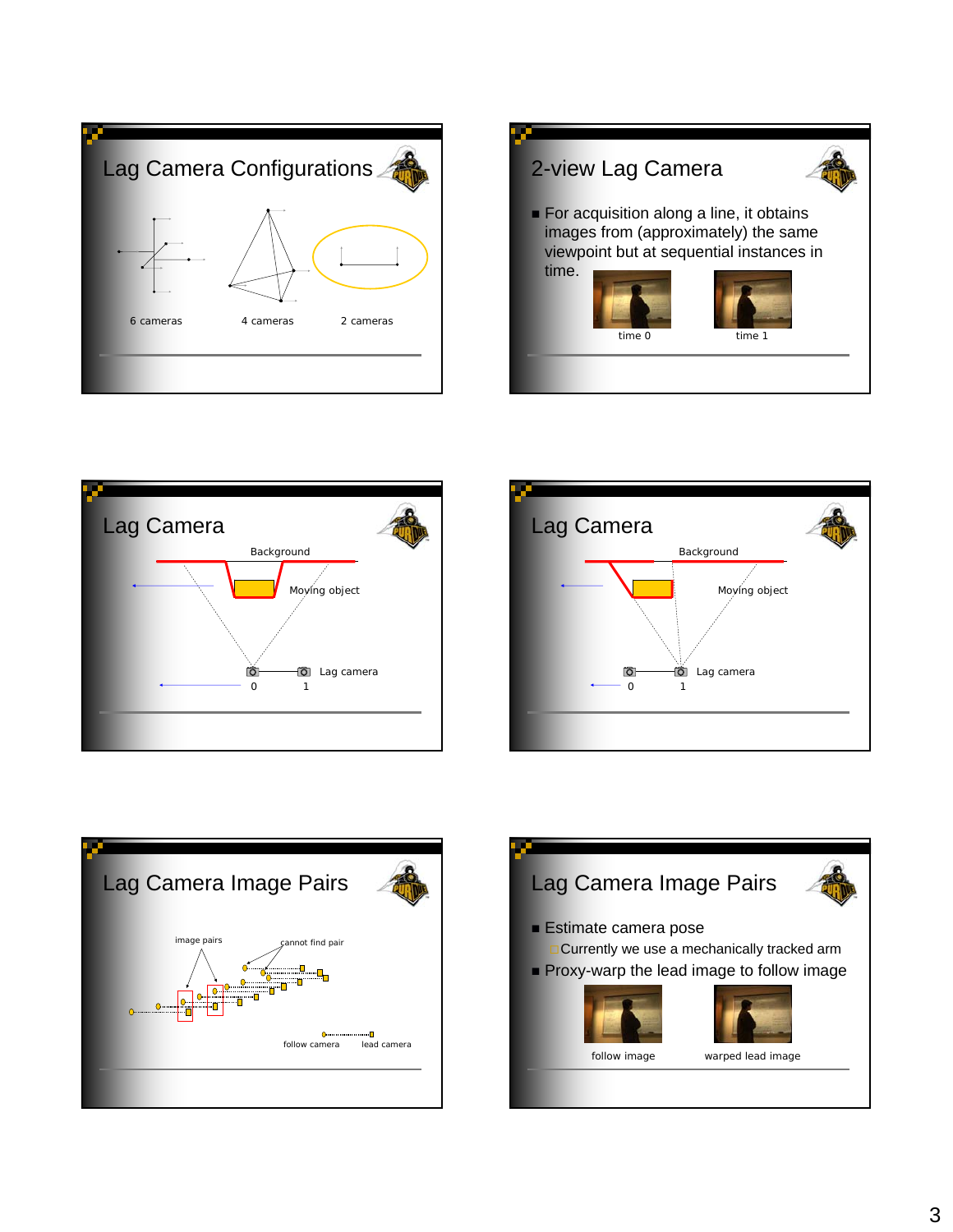









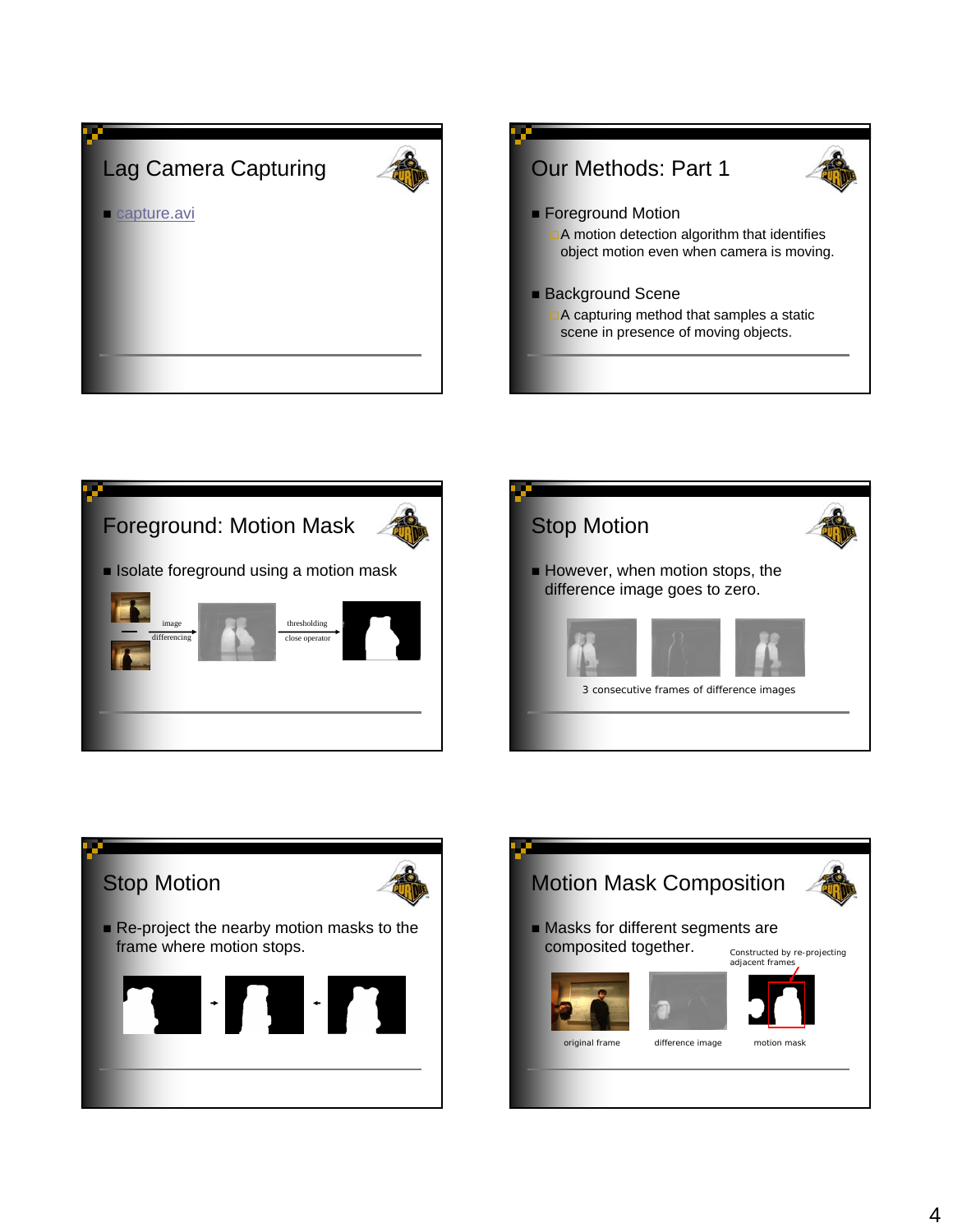







- 2 board scenes with 142 and 102 images board.avi
- 1 bookcase scene with 298 images **bookcase.avi**





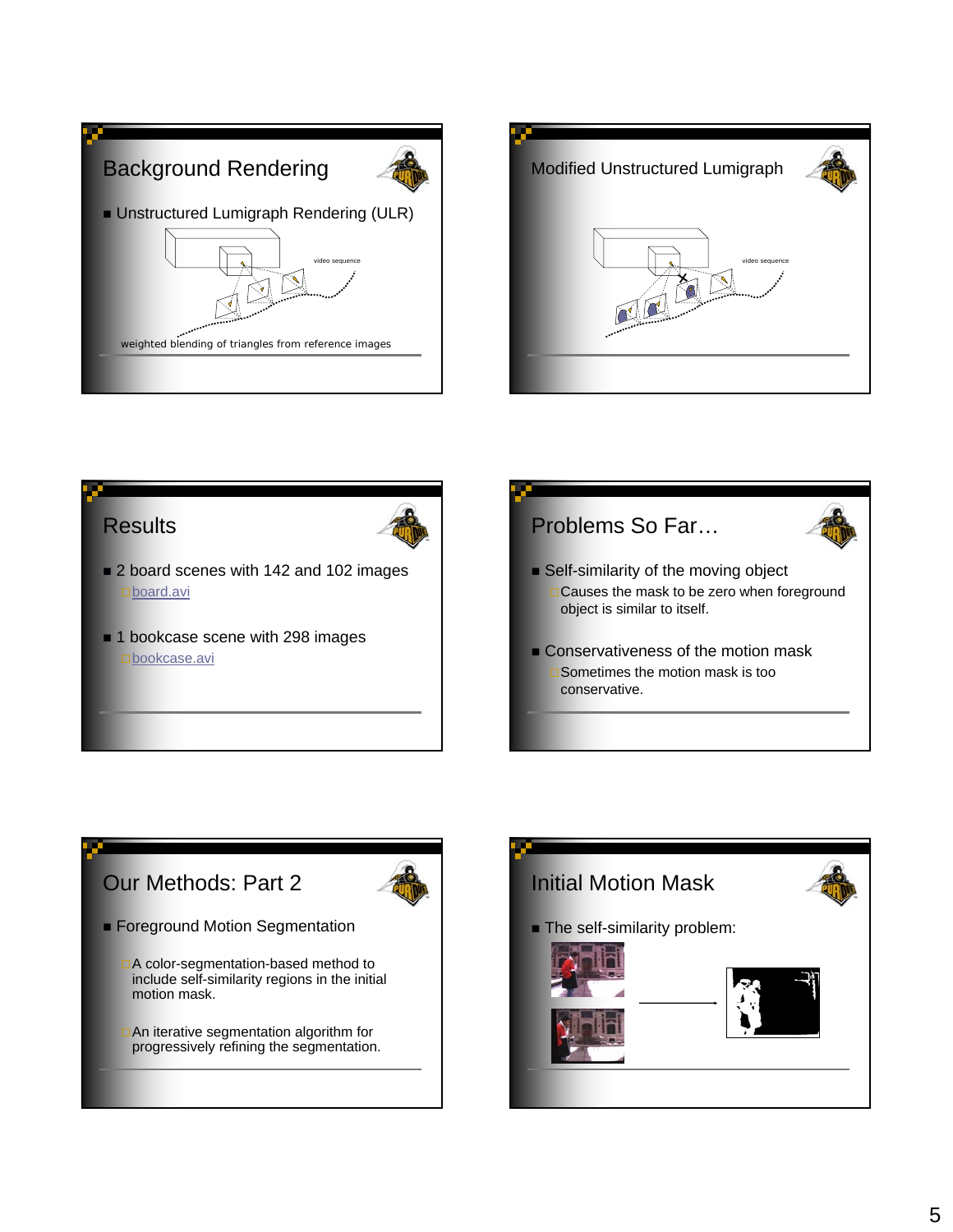